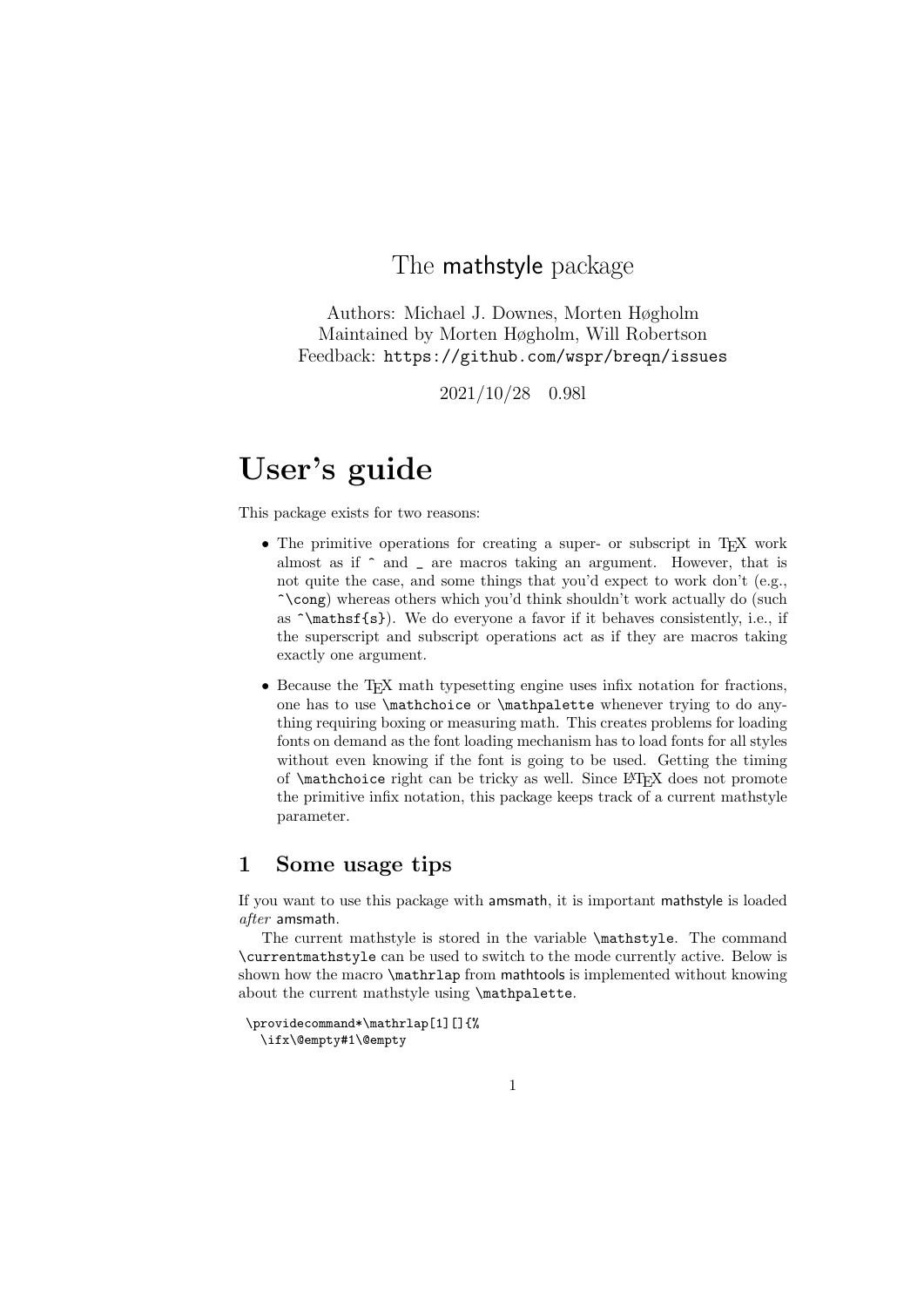```
\expandafter \mathpalette \expandafter \@mathrlap
 \else
   \expandafter \@mathrlap \expandafter #1%
 \fi}
\providecommand*\@mathrlap #1#2{{}\rlap{$\m@th#1{#2}$}}
```
The same definition using \currentmathstyle from this package.

```
\providecommand*\mathrlap[2][]{%
 #1 {}\rlap{$\m@th \currentmathstyle {#2}$}}
```
#### 1.1 Package options

This package has one set of options affecting the \_ and ^ characters:

• \usepackage[mathactivechars]{mathstyle}

This is the default behaviour. Here,  $\Box$  and  $\hat{ }$  are made into harmless characters in text mode and behave as expected (for entering sub/superscript) when inside math mode. Certain code that assumes the catcodes of these characters may get confused about this; see below for a possible fix.

• \usepackage[activechars]{mathstyle}

With this option,  $\Box$  and  $\hat{\ }$  are made into active characters for entering sub/superscript mode in all cases—therefore, in text mode they will produce a regular error ('Missing \$ inserted') indicating they are being used out of place.

• \usepackage[noactivechars]{mathstyle}

This is the option most like to solve any compatibility problems. Here, \_ and ^ retain their regular catcodes at all times and behave in their default fashion. However, certain other features of this package (such as \currentmathstyle inside a subscript) will then fail to work, so only use this option as a last resort.

## Implementation

1 (\*package)

2 \NeedsTeXFormat{LaTeX2e}

- 3 \RequirePackage{expl3}
- 4 \ProvidesExplPackage{mathstyle}{2021/10/28}{0.98l}{Tracking mathstyle implicitly}
- 5 \ExplSyntaxOff
- \@saveprimitive A straight copy from breqn, see implementation details there. Of course, with a recent pdfT $FX (v1.40+)$ , one can just use  $\primitive$  to get the original. We will implement that some day.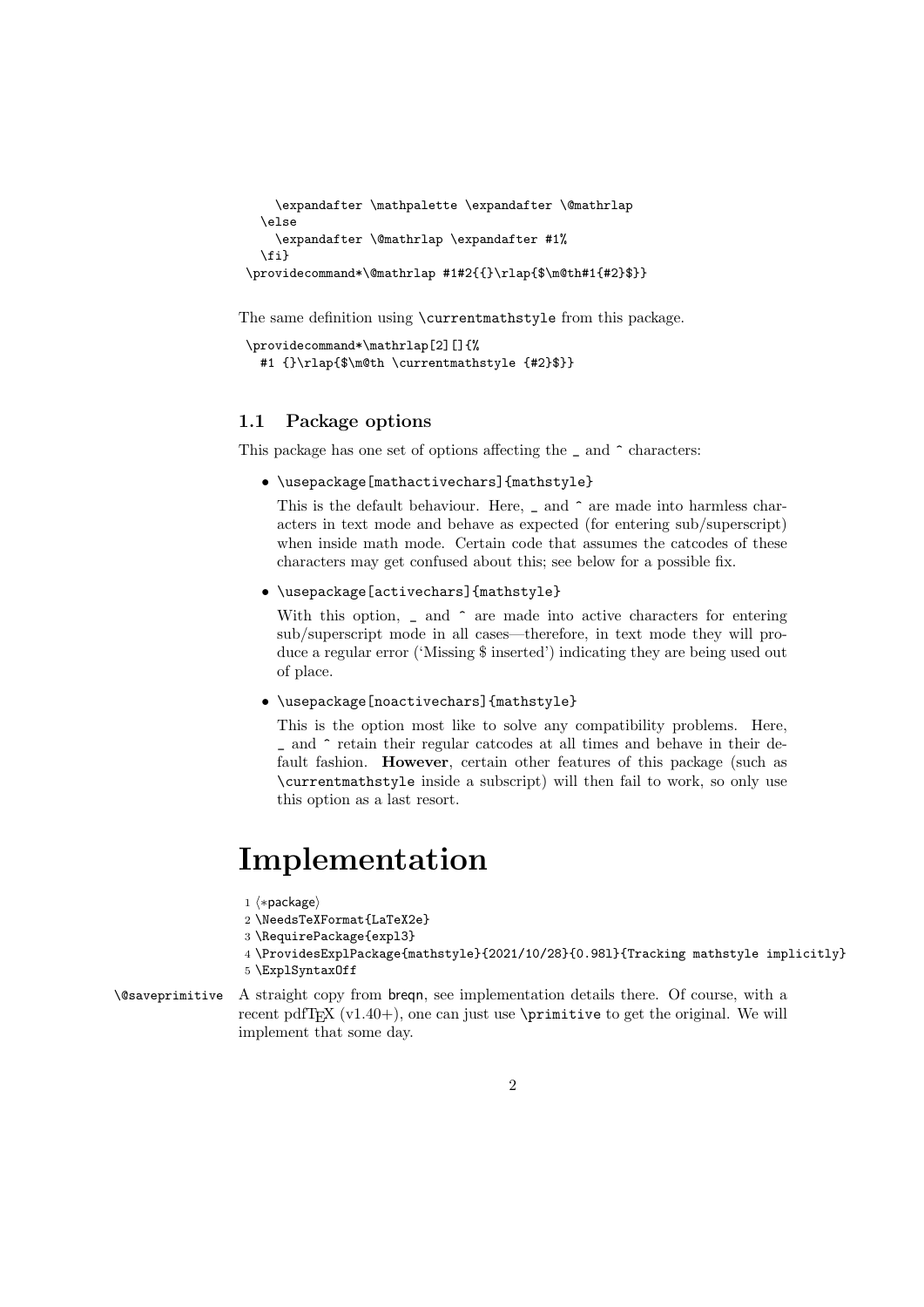```
6 \providecommand\@saveprimitive[2]{%
7 \begingroup
8 \edef\@tempa{\string#1}\edef\@tempb{\meaning#1}%
9 \ifx\@tempa\@tempb \global\let#2#1%
10 \else
11 \edef\@tempb{\meaning#2}%
12 \ifx\@tempa\@tempb
13 \else \@saveprimitive@a#1#2%
14 \fi
15 \fi
16 \endgroup
17 }
18 \providecommand\@saveprimitive@a[2]{%
19 \begingroup
20 \def\@tempb##1#1##2{\edef\@tempb{##2}\@car{}}%
21 \@tempb\nullfont{select font nullfont}%
22 \topmark{\string\topmark:}%
23 \firstmark{\string\firstmark:}%
24 \botmark{\string\botmark:}%
25 \splitfirstmark{\string\splitfirstmark:}%
26 \splitbotmark{\string\splitbotmark:}%
27 #1{\string#1}%
28 \@nil % for the \@car
29 \edef\@tempa{\expandafter\strip@prefix\meaning\@tempb}%
30 \edef\@tempb{\meaning#1}%
31 \ifx\@tempa\@tempb \global\let#2#1%
32 \else
33 \PackageError{mathstyle}%
34 {Unable to properly define \string#2; primitive
35 \noexpand#1no longer primitive}\@eha
36 \fi
37 \fi
38 \endgroup
39 }
```
#### \everydisplay We need to keep track of whether we're in inline or display maths, and the only way to do that is to add a switch inside \everydisplay. We act sensibly and preserve any of the previous contents of that token register before adding our own code here. As we'll see in a second, LuaT<sub>E</sub>X provides a native mechanism for this so we don't need any action in that case. (Various other parts of the code also need to have different paths for LuaT<sub>E</sub>X use.) \begingroup\expandafter\expandafter\expandafter\endgroup \expandafter\ifx\csname directlua\endcsname\relax

```
42 \everydisplay=\expandafter{\the\everydisplay\chardef\mathstyle\z@}
43 \fi
```
\mathstyle \mathstyledenom A counter for the math style: 0–display, 2–text, 4–script, 6–scriptscript. The logic is that display maths will explicitly set \mathstyle to zero (see above), so by default it is set to the 'text' maths style. With LuaT<sub>EX</sub> there is a primitive to do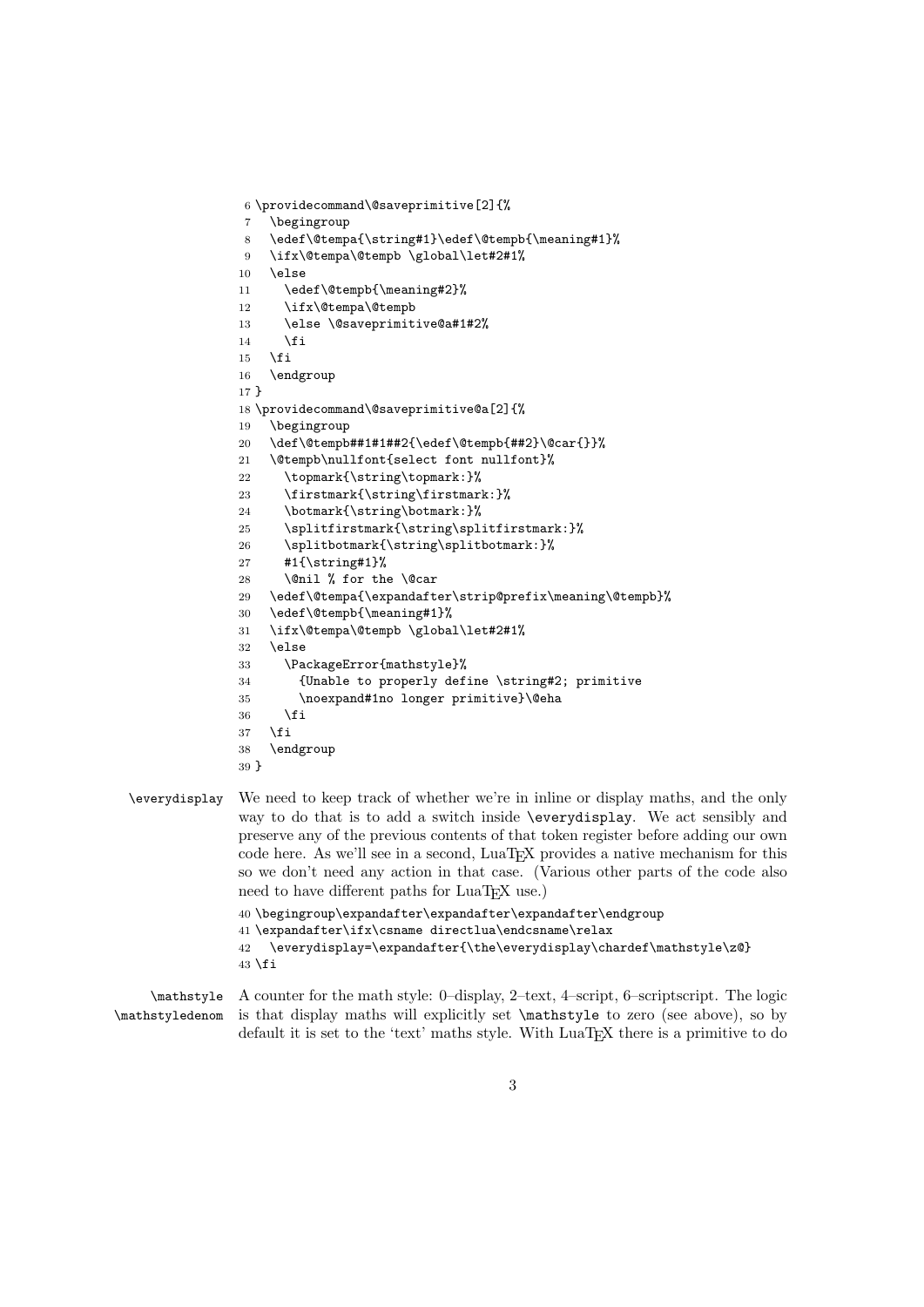the same so it just has to be enabled. Note that in all cases we use LuaTFX-like numbering for the states.

```
44 \begingroup\expandafter\expandafter\expandafter\endgroup
45 \expandafter\ifx\csname directlua\endcsname\relax
46 \chardef\mathstyle=2\relax
47 \chardef\mathstyledenom=0\relax
48 \else
49 \directlua{tex.enableprimitives("", {"mathstyle"})}
50 \fi
```
Save the four style changing primitives,  $\mathcal{L}$  and the fraction commands.

```
51 \@saveprimitive\displaystyle\@@displaystyle
52 \@saveprimitive\textstyle\@@textstyle
53 \@saveprimitive\scriptstyle\@@scriptstyle
54 \@saveprimitive\scriptscriptstyle\@@scriptscriptstyle
55 \@saveprimitive\mathchoice\@@mathchoice
56 \@saveprimitive\over\@@over
57 \@saveprimitive\atop\@@atop
58 \@saveprimitive\above\@@above
59 \@saveprimitive\overwithdelims\@@overwithdelims
60 \@saveprimitive\atopwithdelims\@@atopwithdelims
61 \@saveprimitive\abovewithdelims\@@abovewithdelims
```
Then we redeclare the four style changing primitives: set the value of  $\mathcal{L}_{\text{stack}}$ if LuaTEX is not in use.

```
62 \begingroup\expandafter\expandafter\expandafter\endgroup
```
\expandafter\ifx\csname directlua\endcsname\relax

```
64 \DeclareRobustCommand{\displaystyle}{%
```

```
65 \@@displaystyle \chardef\mathstyle0\relax}
```

```
66 \DeclareRobustCommand{\textstyle}{%
```

```
67 \@@textstyle \chardef\mathstyle2\relax}
```

```
68 \DeclareRobustCommand{\scriptstyle}{%
```

```
69 \@@scriptstyle \chardef\mathstyle4\relax}
```

```
70 \DeclareRobustCommand{\scriptscriptstyle}{%
```

```
71 \@@scriptscriptstyle \chardef\mathstyle6\relax}
```

```
72 \fi
```
First we get the primitive operations. These should have been control sequences in TEX just like operations for begin math, end math, begin display, end display.

```
73 \begingroup \catcode'\^=7\relax \catcode'\_=8\relax % just in case
74 \lowercase{\endgroup
75 \let\@@superscript=^ \let\@@subscript=_
76 }%
77 \begingroup \catcode'\^=12\relax \catcode'\_=12\relax % just in case
78 \lowercase{\endgroup
79 \let\@@superscript@other=^ \let\@@subscript@other=_
80 }%
```
If we enter a sub- or superscript the \mathstyle must be adjusted. Since all is happening in a group, we do not have to worry about resetting. We can't tell the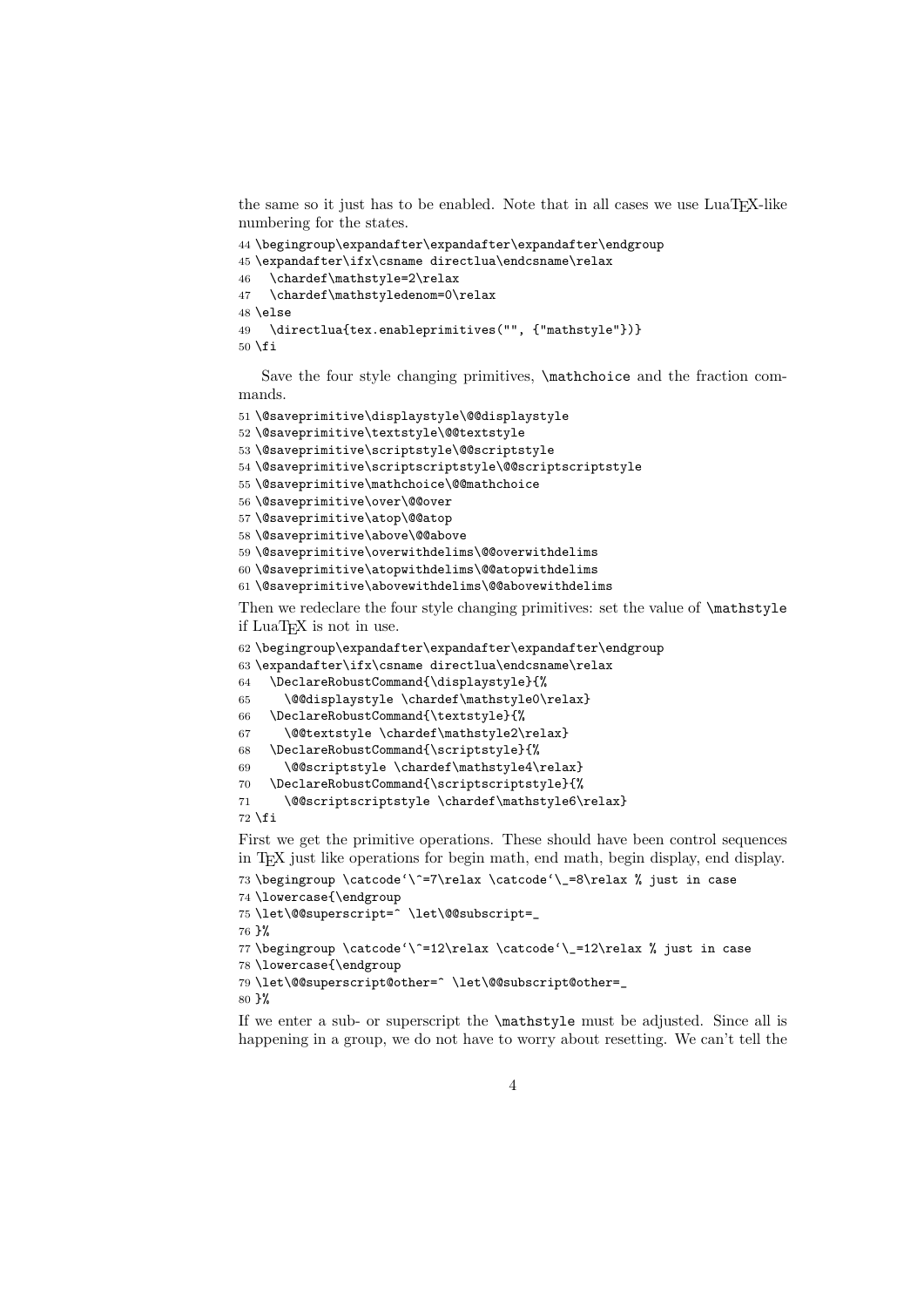difference between cramped and non-cramped styles unless LuaT<sub>E</sub>X is in use, in which case this command is a no-op.

```
81 \begingroup\expandafter\expandafter\expandafter\endgroup
             82 \expandafter\ifx\csname directlua\endcsname\relax
             83 \def\subsupstyle{%
             84 \ifnum\mathstyle<4\relax
             85 \chardef\mathstyle\numexpr4+\mathstyledenom\relax
             86 \else
             87 \chardef\mathstyle\numexpr6+\mathstyledenom\relax
             88 \fi<br>89 \}
             89 }
             90 \else
             91 \def\subsupstyle{}
             92 \setminus fiProvide commands with meaningful names for the two primitives, cf. \mathrel.
             93 \let\mathsup=\@@superscript
             94 \let\mathsub=\@@subscript
             \sb and \sp are then defined as macros.
             95 \def\sb#1{\mathsub{\protect\subsupstyle#1}}%
             96 \def\sp#1{\mathsup{\protect\subsupstyle#1}}%
\mathchoice \mathchoice is now just a switch. Note that this redefinition does not allow the
             arbitrary \langle filter \rangle of the T<sub>EX</sub> primitive. Very rarely used anyway.
             97 \def\mathchoice{%
             98 \relax\ifcase\numexpr\mathstyle\relax
             99 \expandafter\@firstoffour % Display
            100 \or
            101 \expandafter\@firstoffour % Cramped display
            102 \or
            103 \expandafter\@secondoffour % Text
            104 \or
            105 \expandafter\@secondoffour % Cramped text
            106 \or
            107 \expandafter\@thirdoffour % Script
            108 \or
            109 \expandafter\@thirdoffour % Cramped script
            110 \else
            111 \expandafter\@fourthoffour % (Cramped) Scriptscript
            112 \fi
            113 }
             Helper macros.
            114 \providecommand\@firstoffour[4]{#1}
            115 \providecommand\@secondoffour[4]{#2}
            116 \providecommand\@thirdoffour[4]{#3}
            117 \providecommand\@fourthoffour[4]{#4}
```
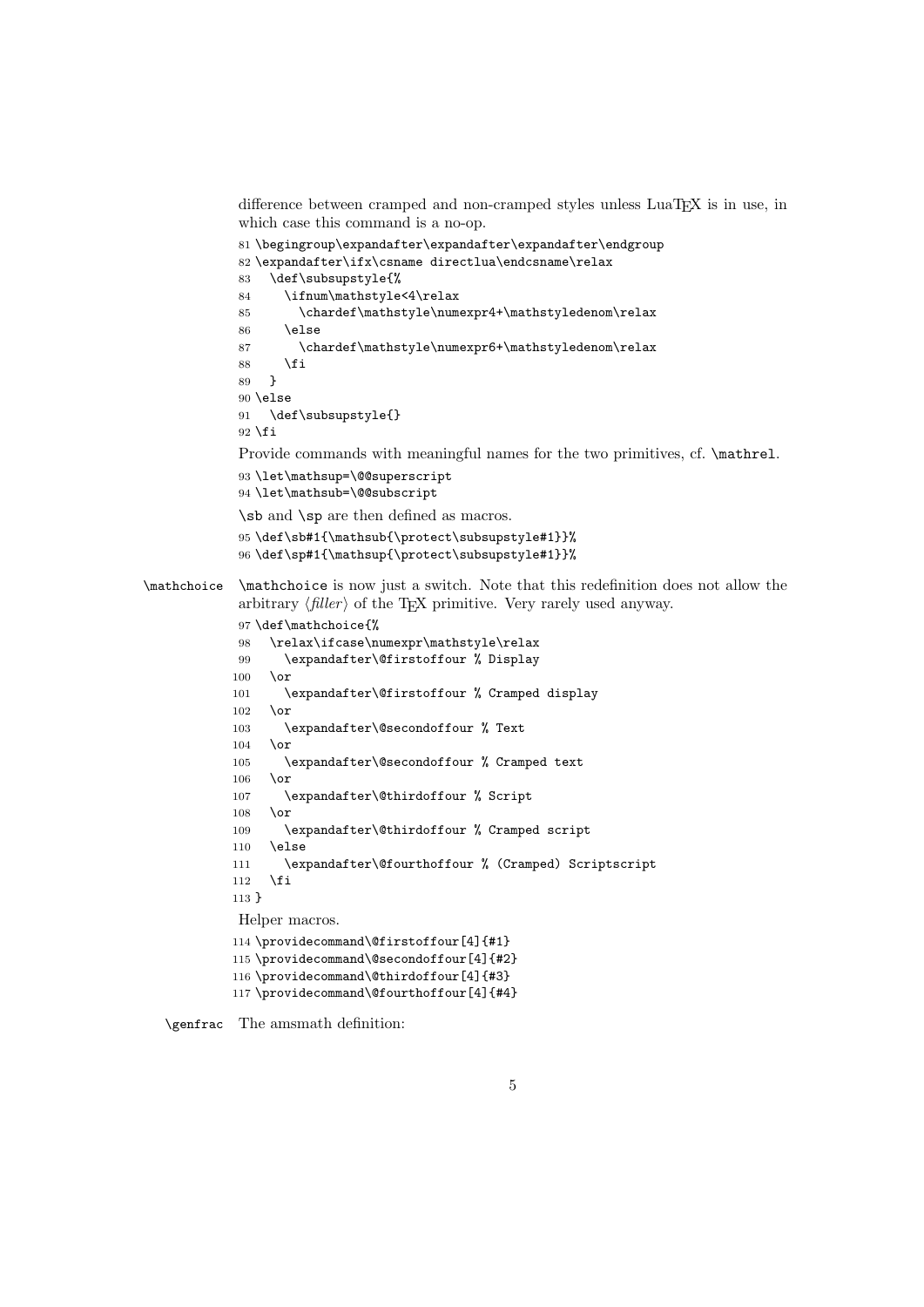```
\DeclareRobustCommand{\genfrac}[4]{%
  \def\@tempa{#1#2}%
  \edef\@tempb{\@nx\@genfrac\@mathstyle{#4}%
    \csname @@\ifx @#3@over\else above\fi
    \ifx\@tempa\@empty \else withdelims\fi\endcsname}
  \@tempb{#1#2#3}}
```
with arguments:

- left-delim
- right-delim
- line thickness (default if empty)
- mathstyle override
- numerator
- denominator

The fractions. Note that this uses the same names as in amsmath. Much the same except here they call \fracstyle.

```
118 \DeclareRobustCommand\genfrac[6]{%
119 {%
120 % emulate old amsmath syntax:
121 \if 0#4\relax\displaystyle\else
122 \if 1#4\relax\textstyle\else
123 \if 2#4\relax\scriptstyle\else
124 \if 3#4\relax\scriptscriptstyle\else
125 #4%
126 \fi\fi\fi\fi
127 \fracstyle
128 {\begingroup #5\endgroup
129 \csname @\ifx\maxdim#3\maxdim over\else above\fi
130 \if @#1@\else withdelims\fi\endcsname #1 #2 #3\relax
131 \ifnum\mathstyledenom=0\relax
132 \chardef\mathstyledenom=1\relax
133 \edef\mathstyle@tempa{\number\mathstyle}%
134 \chardef\mathstyle=\numexpr\mathstyle@tempa+1\relax
135 \overrightarrow{fi}136 #6%
137 \chardef\mathstyledenom=0\relax}%
138 }%
139 }
140 \begingroup\expandafter\expandafter\expandafter\endgroup
141 \expandafter\ifx\csname directlua\endcsname\relax\else
142 \DeclareRobustCommand\genfrac[6]{%
143 {%
144 % emulate old amsmath syntax:
```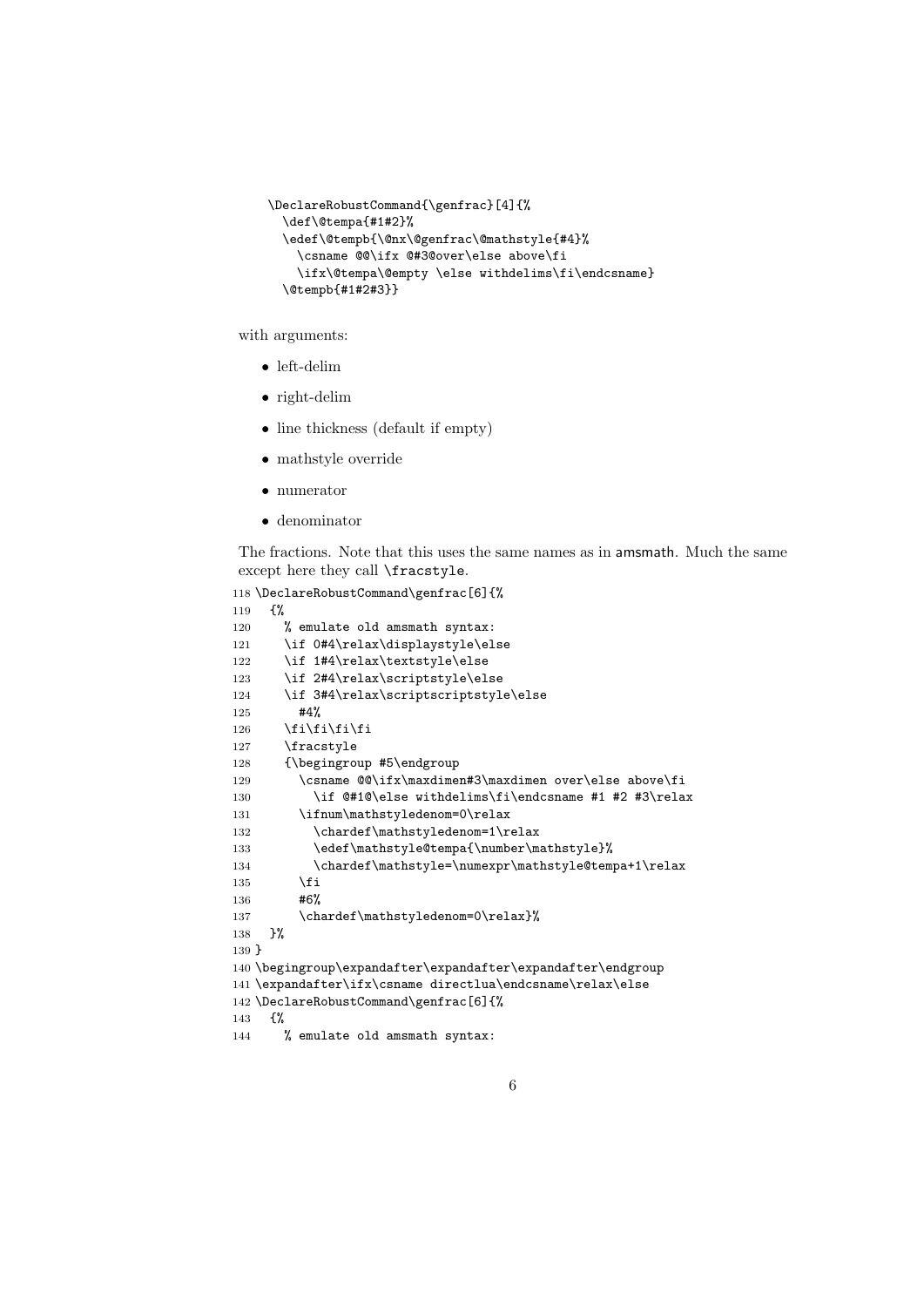```
145 \if 0#4\relax\displaystyle\else
146 \if 1#4\relax\textstyle\else
147 \if 2#4\relax\scriptstyle\else
148 \if 3#4\relax\scriptscriptstyle\else
149 #4%
150 \fi\fi\fi\fi
151 \fracstyle
152 {\begingroup #5\endgroup
153 \csname @@\ifx\maxdimen#3\maxdimen over\else above\fi
154 \if @#1@\else withdelims\fi\endcsname #1 #2 #3\relax
155 #6%
156 }%
157 }%
158 }
159 \fi
160 \renewcommand{\frac}{\genfrac{}{}{}{}}}
161 \providecommand{\dfrac}{}
162 \providecommand{\tfrac}{}
163 \renewcommand{\dfrac}{\genfrac{}{}{}\displaystyle}
164 \renewcommand{\tfrac}{\genfrac{}{}{}\displaystyle}
165 \providecommand{\binom}{}
166 \providecommand{\tbinom}{}
167 \providecommand{\dbinom}{}
168 \renewcommand{\binom}{\genfrac(){0pt}{}}
169 \renewcommand{\dbinom}{\genfrac(){0pt}\displaystyle}
170 \renewcommand{\tbinom}{\genfrac(){0pt}\textstyle}
```
The \fracstyle command is a switch to go one level down but no further than three.

```
171 \begingroup\expandafter\expandafter\expandafter\endgroup
172 \expandafter\ifx\csname directlua\endcsname\relax
173 \def\fracstyle{%
174 \ifcase\numexpr\mathstyle\relax
175 \chardef\mathstyle=0\relax % 0
176 \or \chardef\mathstyle=1\relax % 1
177 \or \chardef\mathstyle=2\relax % 2
178 \or \chardef\mathstyle=3\relax % 3
179 \else \chardef\mathstyle=3\relax % 4 or more
180 \fi
181 }
182 \else
183 \def\fracstyle{}
184 \text{ t}
```
The \currentmathstyle checks the value of \mathstyle and switches to it so it is in essence the opposite of \displaystyle and friends.

```
185 \def\currentmathstyle{%
186 \ifcase\numexpr\mathstyle\relax
187 \@@displaystyle
188 \or
```